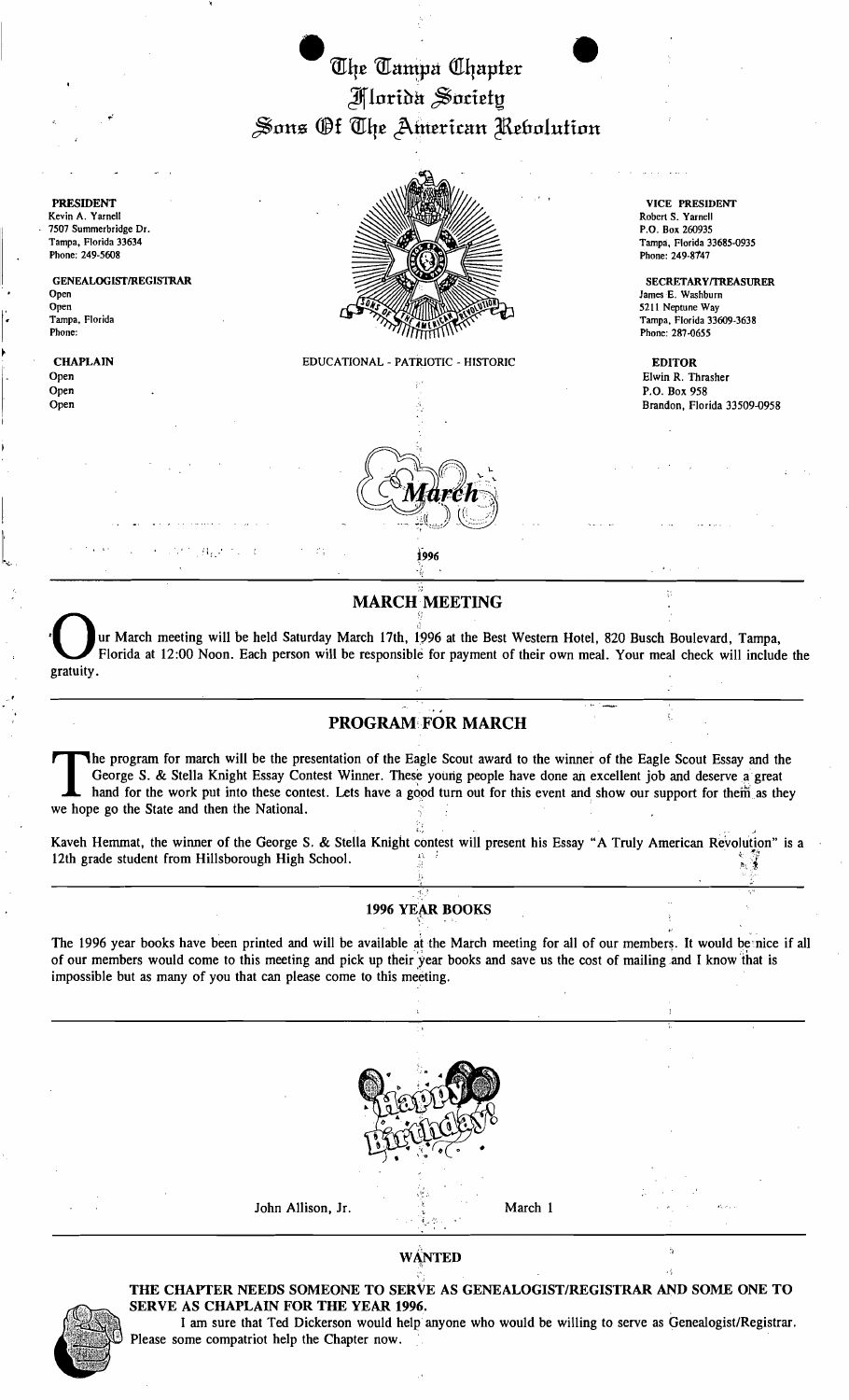# TAMPA CHAPTER SAR<br>MINUTES OF THE REGULAR MEETING HELD FEBRUARY 17, 1996 AT THE BEST WESTERN HOTEL EAST BUSCH BOULEVARD, TAMPA, FLORIDA.!

The meeting was called to order by President Kevin Yarnell at 12:05 PM.

The invocation was said by Secretary Jim Washburn

The pledge of allegiance to the flag and the SAR pledge were: led by President Yarnell ... *representation* by

Guests introduced were the mother of Bob and Kevin Yarnell, Mrs. Jeanne Yarnell who was visiting her sons; Jim Willis, who came as a guest of Compatriot Jim Chambers; and the program speaker who would be introduced more formally later, Mr. Bill MINUTES OF THE REGULAR MEETING HELD FEBRUARY 17, 1996 AT THE BEST WESTERN HOT<br>BUSCH BOULEVARD, TAMPA, FLORIDA.<br>The meeting was called to order by President Kevin Yarnell at 12:05 PM.<br>The invocation was said by Secretary Ji

The minutes of the January meeting were accepted as published in the February newsletter.

Secretary/Treasurer Jim Washburn checked to make sure that all the members of the Board of Governors had received a copy of the financial report through February 17, 1996.

He then reported that the Chapter now had 25 dues paid members; Gown 6 from the 31 which it had at December 31, 1995. He noted that one of the Compatriots not renewing his dues was Larry Huntley who had been elected to the Chapter office of Chaplain and who had been sworn in as such at the January meeting. The Chapter, therefore, does not have a Chaplain. (It should also be recalled as noted in the January minutes that the Chapter does not have a Registrar/Genealogist.) the vacancy in these two offices should be a matter for the next BOG meeting. to consider:

He noted that among the 6 members who did not renew their SAR dues for 1996 was Keith Koehler. He became an SAR in 1995 according to National and State and had been assigned to the Tampa Chapter by the State Society. He had never come to a Chapter meeting to be sworn in as a member of either the SA $\mathbb{R}$  or the Chapter.

. Other: Compatriots who did not renew their memberships wer $e$  George Brooks, Larry Huntley, James Lillard, Robert Sumner and Leo Tyson. The contract of the contract of  $\mathcal{U}^{s}$  is a contract of  $\mathcal{U}$  in the contract of  $\mathcal{U}$ e sworn in as a me<br>ho did not renew the<br>list of the 25 Com s, Larry Huntley, James Lilian

Jim then read off the list of the 25 Compatriots who are the membership of the Chapter for 1996 pending any changes during the . :i year. Following this he read the names of 14 members of the Chapter in 1995 who never attended a Chapter meeting or participated in its activities in any way other than by paying their 1995 dues.

He called the attention of the Chapter members to an announcement from National regarding the availability to SARs of official signet rings ranging in price from \$495. For 10K gold to \$159 for celestrium-silver tone. Call him for more detail if you are interested.

As Treasurer, Jim reported:

| Income                | \$138.82  |
|-----------------------|-----------|
| Expense               | 100.69    |
| Net Income            | 738.13    |
| Chapter Funds 1/1/96  | 1316.11   |
| Chapter funds 2/17/96 | \$1354.24 |

Of the income \$113.00 was 1996 Chapter dues. Of the expenses was \$43.25 for Senior ROTC medals and 21.42 for newsletter expense. An application has been made to the FLSSAR Endowment Trust Fund for reimbursement of the ROTC medal expense. National and State dues and assessment in the amount of \$675,00 has been forwarded to the State Secretary along with the Chapters annual report.

He inquired if anyone knew the disposition of the War Service Bars and Heroism Medal bought December 1993 but no one did.

More information regarding the application of Joseph Walker had been received through Roger Crane and had been forwarded to the State Registrar. As yet no information has been received back regrading the application.

President Yarnell reported on the actions taken at the BOG meeting regarding some of the programs/activities undertaken by the Chapter over the last couple of years. Lacking a Chapter member taking on the responsibility and effort involved, the following will not be continued: ,"

The developing and sale of a medal in conjunction with Sons of Liberty. The development and display of a sign advertising the existence of the SAR and the Tampa Chapter in particular through the The developing and sale of a medal in conjunction with Sons of Lib<br>The development and display of a sign advertising the existence of t<br>efforts of former President Brooks.

,

Kevin noted that the Chapter still has a Historical Tree being grown to maturity and that will be followed up. Barry Rich has been in on this project.

On the other had Kevin reported interest being received from students in the George.S. & Stella Knight Essay Contest (formerly the Calvin Coolidge Essay Contest). Bob Yarnell and Keyin are following up and are submitting at least two essays for consideration at the State level.  $\sqrt{2}$  ,  $\sqrt{2}$  ,  $\sqrt{2}$  ,  $\sqrt{2}$  $25^{\circ}$ 

And Barry Rich will bring the Eagle Scout Contest winner to the March meeting for the presentation of his award.

Upon call for other comments Secretary Washburn added to the actions taken by the BOG:

Unless the Chapter is approached by the Purple Heart organization, the Chapter will not pursue that program.